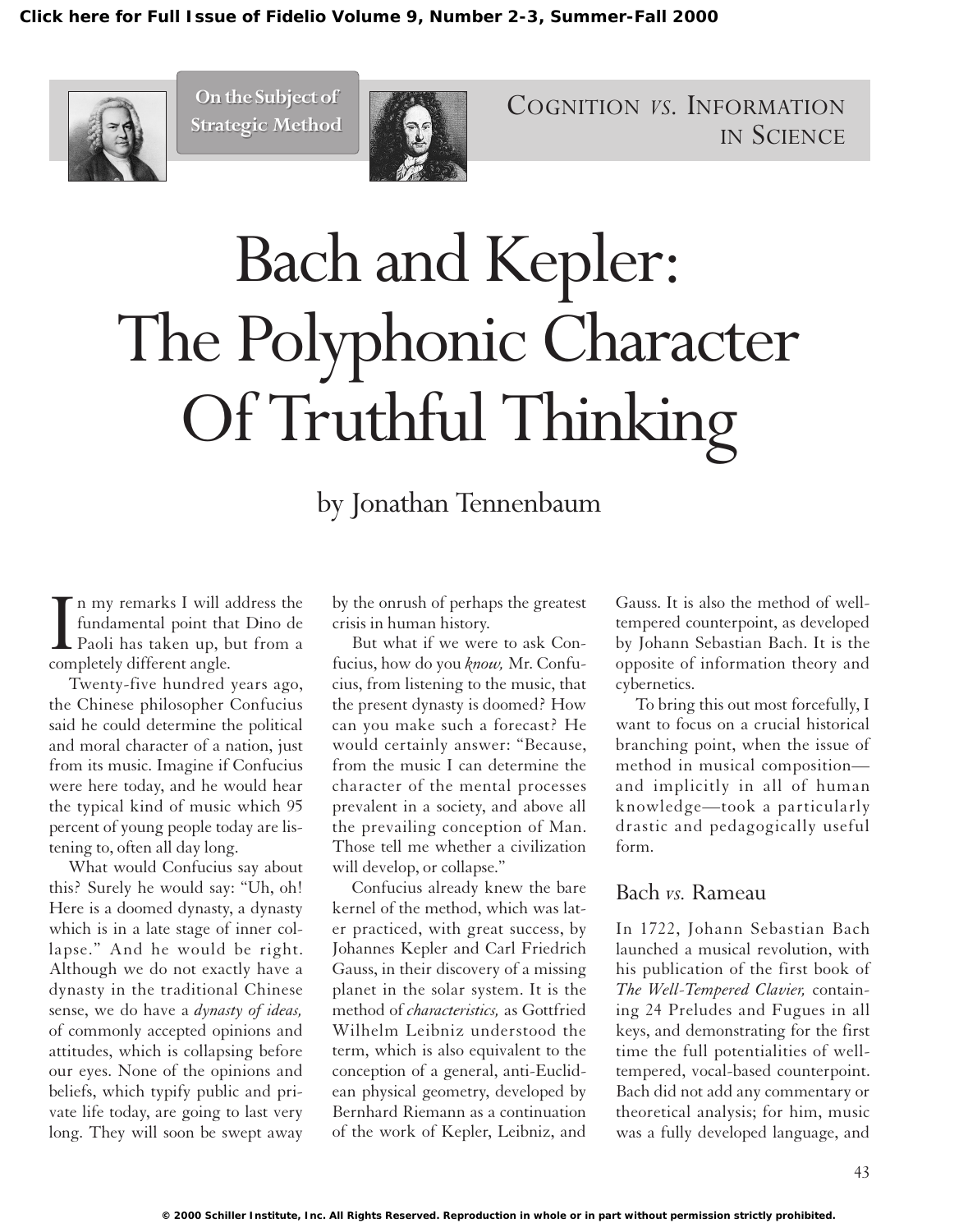Bach said everything he wanted to say, without any ambiguity, in the music itself.

But in that same year, the French organist Jean-Philippe Rameau published his *Treatise on Harmony,* claiming to have discovered the *fundamental law* of all musical harmony and composition, a law based on mathematics. According to Rameau, the principle and basis of all music is located in what he called "*la basse fondamentale.*" Rameau promises, by reducing the successions of notes in a piece of music to the single line formed by the "fundamental bass," to make the study of music much easier:

[My] book contains a special method for learning how to compose music in a very short time. This has already been tested.

Rameau was soon hailed in France as the "Isaac Newton of Music." His fame spread rapidly throughout Europe, and his book became the single most influential writing on the theory of music up to this day. Rameau was the basis of Helmholtz's later work, which in turn was taken as authoritative for all the Twentieth-century teaching of music theory. If you study musical harmony at virtually any music conservatory or school today, what you will get, essentially, is Rameau.

From the very beginning, Rameau's theory was strongly promoted by the encyclopaedist d'Alembert, Voltaire, and the same British-Venetian salons that sponsored the so-called Enlightenment, and promoted the cult of Isaac Newton in France and on the continent generally. The effect in France was so enormous that, thirty years after the publication of Rameau's *Treatise,* Jean-Jacques Rousseau, famous as a music critic, described the situation with the following words:



*Jean-Philippe Rameau, opponent of the Bach school of vocal polyphony.*

The study of composition, which used to require about twenty years, now can be completed in a couple of months; musicians are devouring the theories of Rameau, and the number of students has multiplied. . . . France has been inundated by bad music and bad musicians; everybody thinks he has understood the finesses of art before having learned as much as the rudiments; and everybody tries to invent new harmonies before having trained his ear to distinguish between right and wrong ones.

Rameau's popularity practically meant the end of rigorous musical composition in France and a great part of Europe. Bad music, particularly opera, became a kind of plague, similar to the rock and pop music of our days. Rameau's work was spread into Germany by Marpurg and others, against the violent resistance of the Bach school, who immediately recognized that Rameau's ideas constituted a deadly assault on the whole Renaissance principle of composition, which had been based on *vocal polyphony.* The ensuing history of music has been a *war* between the continuators of the Bach tradition,

and the followers of Rameau which is essentially the same thing as the *Romantic* school. Mozart and Beethoven, for example, were still rigorously trained in Bach. But by the time of Brahms, the Bach tradition had been uprooted from most musical education, to the point that Brahms himself complained bitterly to his student Jenner, that he, Brahms, had suffered enormously from "bad textbooks" and had to learn everything over again.

# Rameau's Theory *Per Se*

The Granger Collection

Now, let us briefly look at Rameau's theory and what was wrong with it.

Rameau starts out, very characteristically, by declaring: "Music is the science of sounds; therefore, sound is the main object of music."

Wait a minute! What about the human mind, what about the *ideas* which music is supposed to express? What Rameau says would be like saying, that the principles of poetry can be deduced from the properties of words. The notion, that a musical composition has a *meaning,* plays no role in Rameau's work. Later, in his last musical treatise, Rameau is even more explicit:

We finally possess the principle of this profound knowledge which

FIGURE 1. *Transformation in intervals.* 



The interval of a 3rd sung by a soprano, contains no register-shift, whereas that interval's inversion, when sung by a bass, contains a shift from the 2nd to 1st register.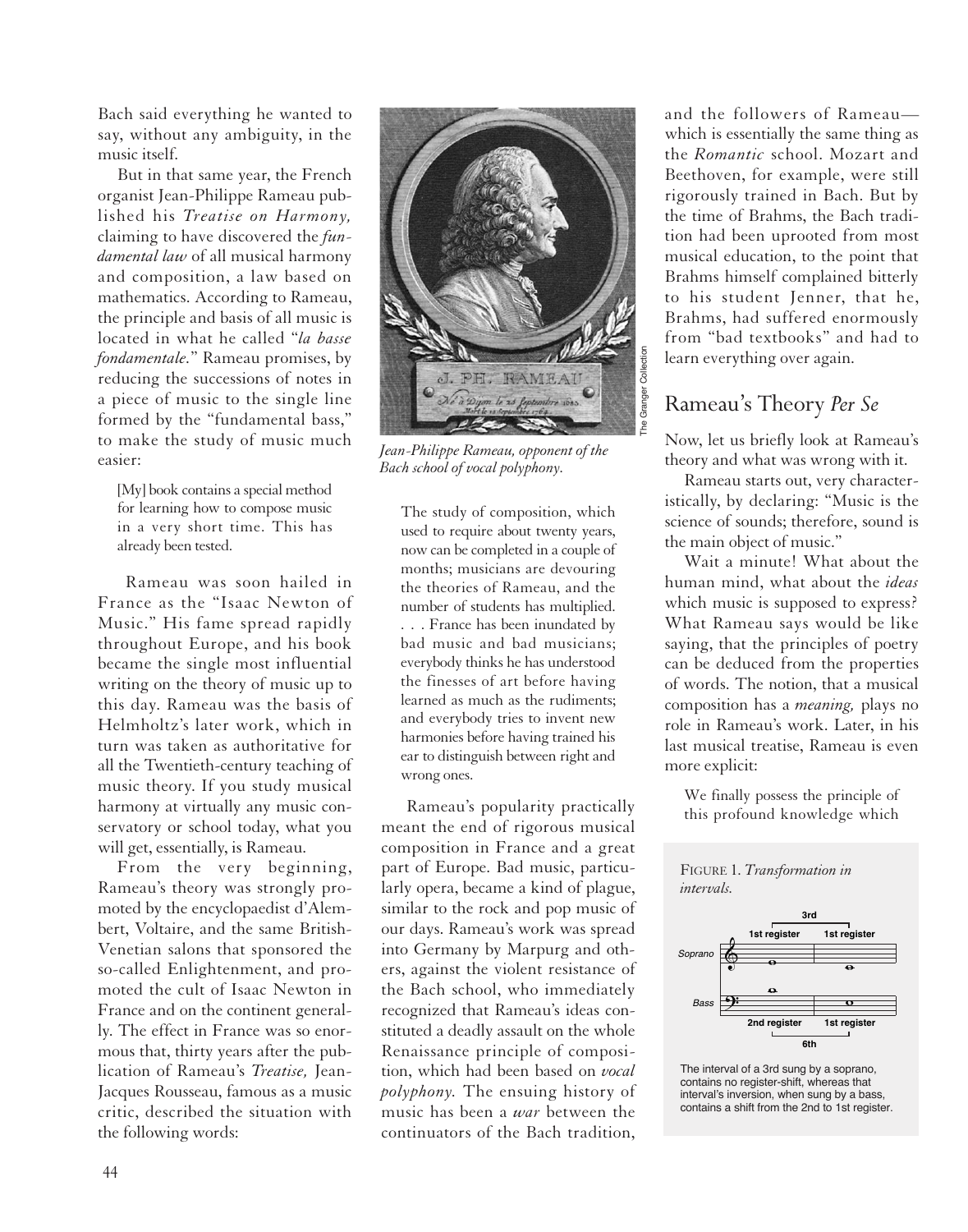will render immortal the glory of mathematics and mathematicians. This principle is in the vibrating body.

So, for Rameau, it is sense perception and the vibrating body which determine what music is. The human mind plays no role! This is exactly what you find today in a discotheque: vibrating bodies, but no thinking human beings! The only additional factor is what Rameau calls "taste" (*gout*) and "license," which are unexplainable and arbitrary.

Rameau's theory pays no attention to the principles of *vocal counterpoint,* which had been at the center of the development of music since the Renaissance. Instead, he presents a static notion of *vertical harmony* on the basis of *chords,* or momentary constellations of notes that happen to be sounded at the same time.

Start with a vibrating string of some length, which produces some tone. Divide it into two, three, four, and five parts, which are the simplest arithmetical divisions. The chords of lengths 1/2, 1/3, 1/4, and 1/5 produce tones, which together with the original tone form a *chord.* Rameau considers this chord the foundation of music. I will play it on the piano [demonstration]. The upper tones coincide with the so-called "overtone series," experimentally established by Sauveur and others around the same time.

Now Rameau argues that the relationship of an *octave*—corresponding to division of a string by two—is a kind of *identity.* We hear any tone, and its upper or lower octave, as being essentially the same note. As a result, according to Rameau, we can replace any note in the fundamental chord by its octave, and we will get a chord which is harmonically equivalent. By such rearrangements, we get a whole series of chords, known as inversions,

FIGURE 2. *Opening of J.S. Bach's motet "Jesu, meine Freude."*



which are all derived from the same bass tone, or "*basse fondamentale,*" and which Rameau regards as essentially equivalent.

But if you take the standpoint of vocal polyphony, octaves are not at all equivalent: Replacing a note by its octave transforms all the relationships among the different voices! Firstly, I end up in a different *register* of the voice, or even in a *different voice.* Secondly, I transform the *intervals* between the voices. For example: a third becomes a sixth, and a fifth becomes a fourth, and vice-versa [SEE Figure 1].

This sort of *transformation* of intervals, known as *inversion,* was of course known long before Rameau, as a principle of *development* in vocalbased counterpoint. But for Rameau, there is no real change, because the fundamental bass remains the same.

In fact, Rameau thinks of music as a sequence of individual sound effects. He has no conception of a process of transformation, like someone who speaks only in nouns, without verbs.

Let me show you a simple example to see how completely incompetent this so-called theory is: a very simple chorale which Bach uses at the opening and closing of his motet, *Jesu, meine Freude.* In Figure 2, in the measure marked with an arrow, we see, on the first syllable of the word "Jesu," what Rameau would identify as a perfectly simple consonant chord

on C. Perfectly consonant, that is, when we play it or sing it *in isolation.* Similarly, Rameau would identify the notes just before it, at the end of the preceding measure, as a perfect consonant chord on B-natural.

But, if I play the two in succession, as fundamental chords in Rameau's sense, I get just nonsense. Whereas, in the context of the actual chorale, the moment where the supposed "chord" of C sounds, is a moment of great tension, a kind of *dissonance,* which is resolved by the development on the following words, "meine Zier!"

Examples like this demonstrate some obvious points, refuting Rameau's whole approach:

*First,* human beings don't hear music as a succession of chords or sound effects, but rather as a process of transformations. It is not the sound of a momentary constellation of notes that determines, for example, whether we hear a given moment as consonant or dissonant, but rather the context, the *process* subsuming those notes.

*Second,* each of the voices in Bach's chorale has its own characteristics, its own *willful motion;* so that each moment of such a polyphonic composition is like an historical event, in which various different processes intersect and interact with each other. The dramatic moment at the word "Jesu" is especially connected with the upward motion of the bass,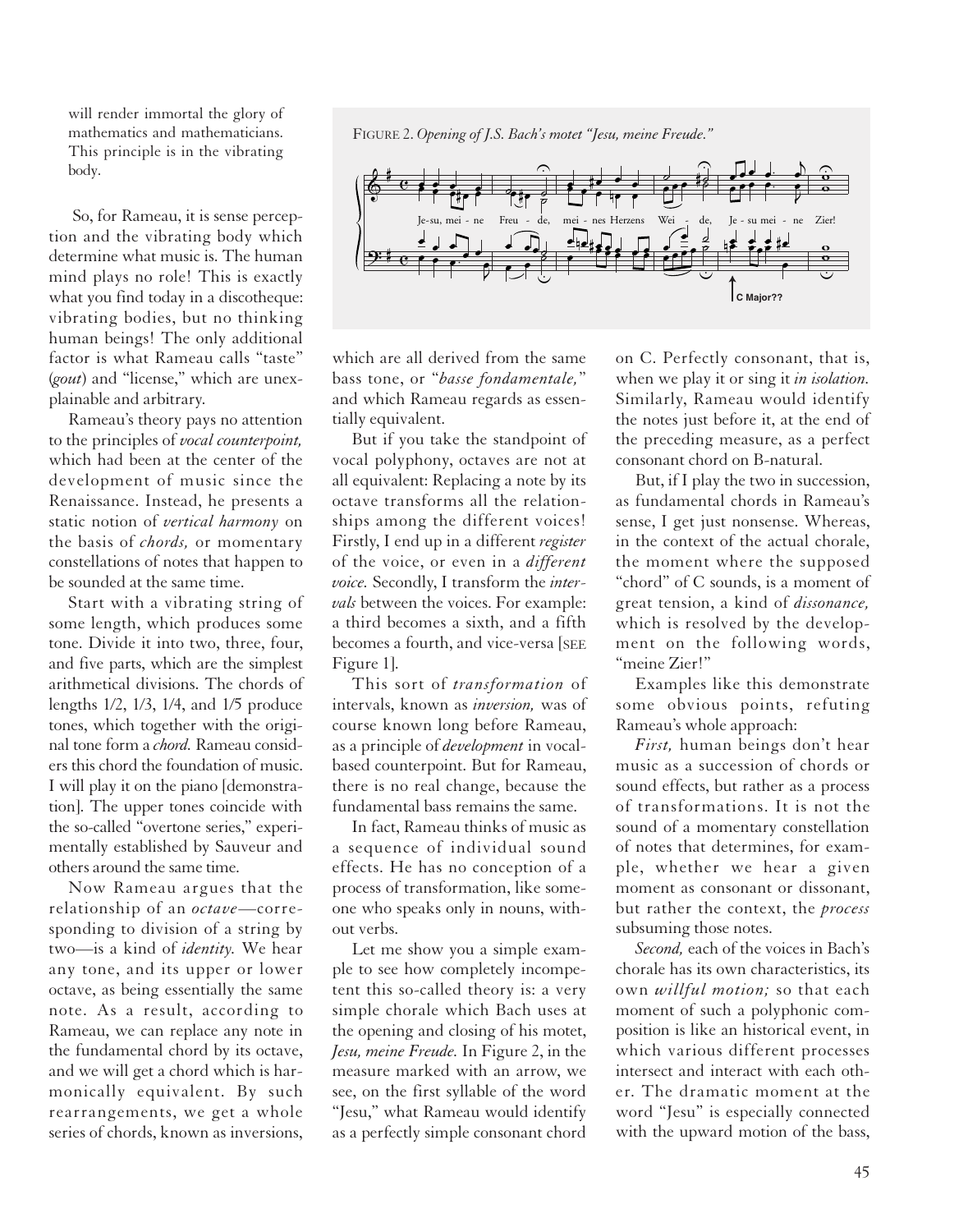

continued on following page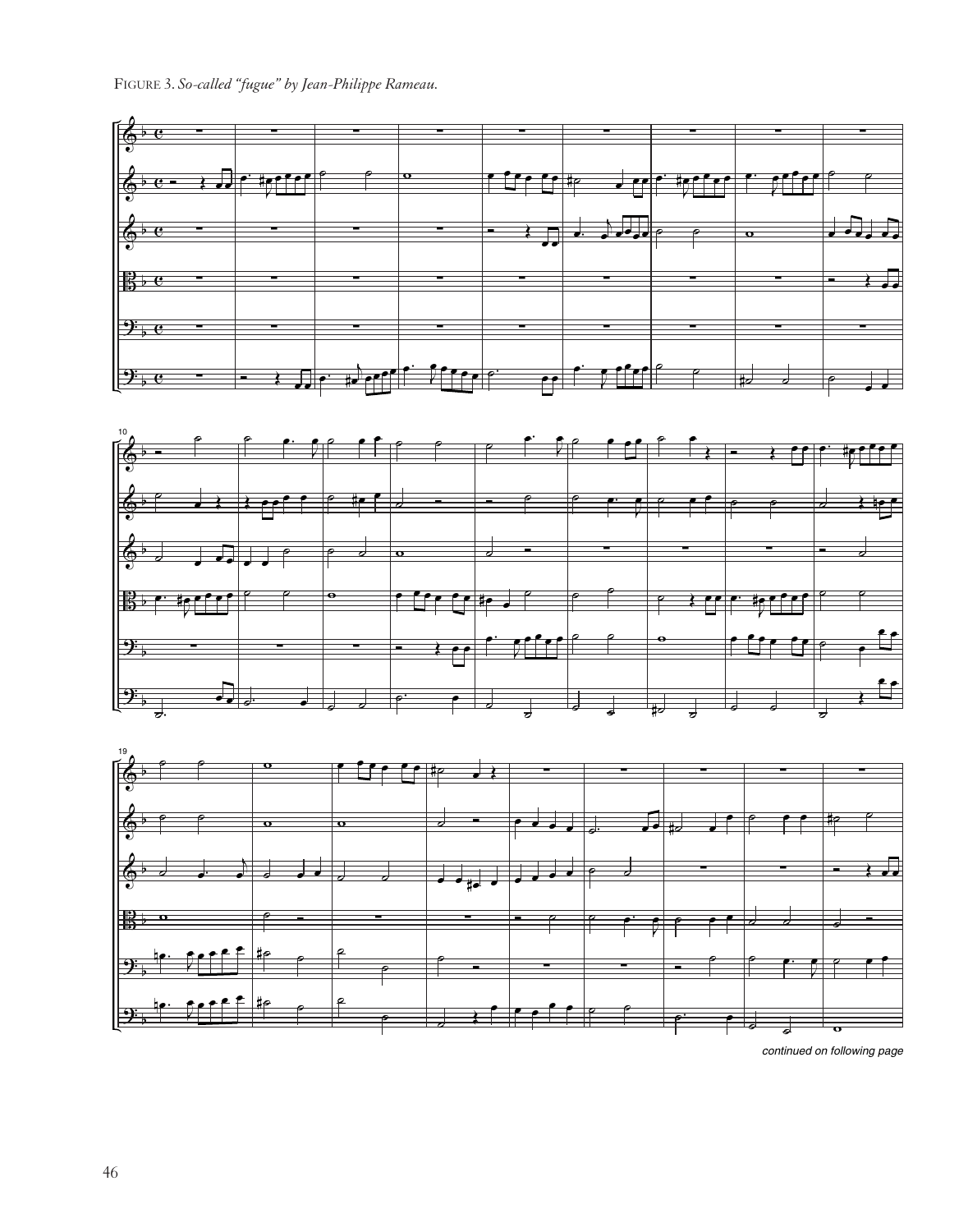Figure 3 (continued)



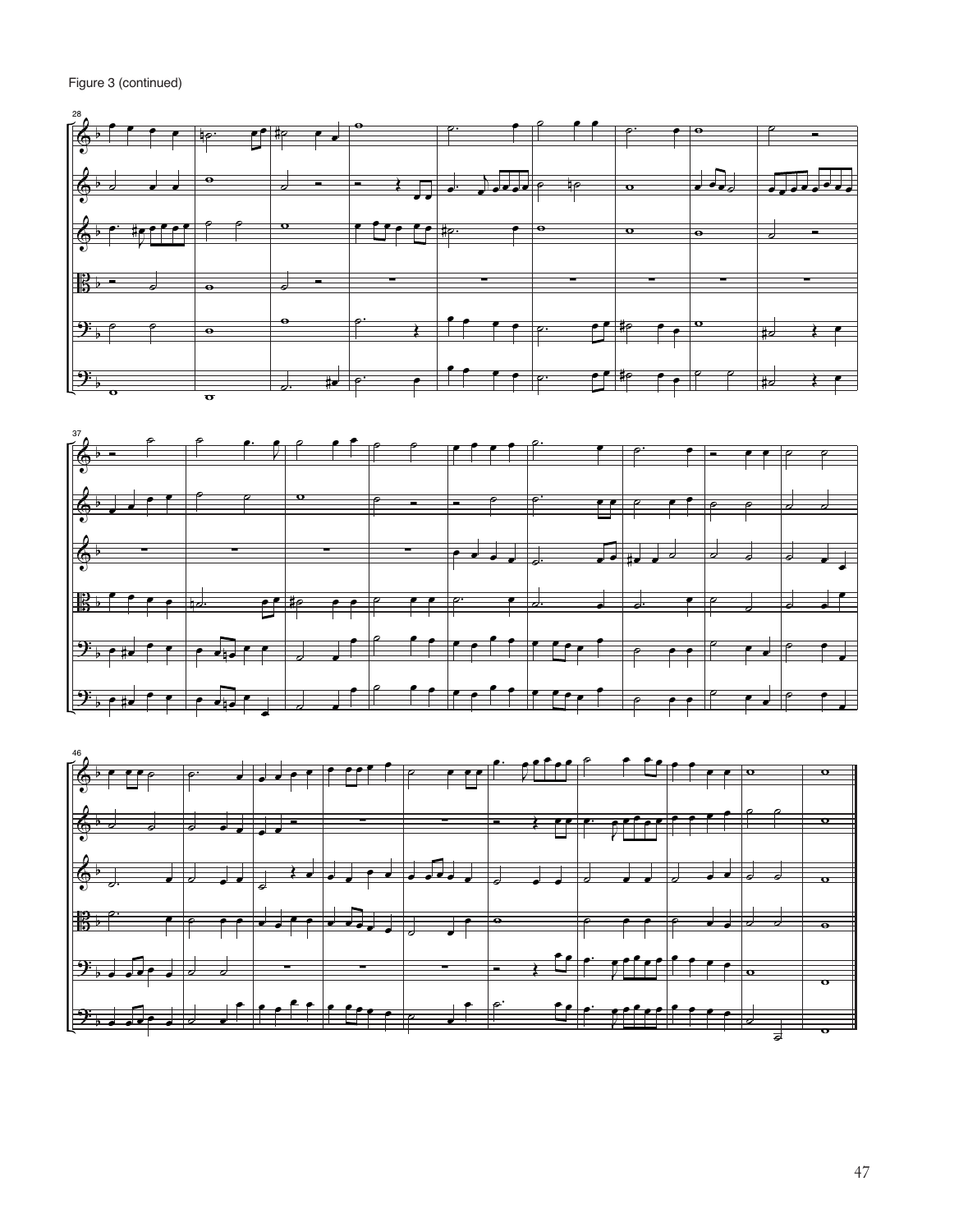which begins in the preceding measure, and is continued by the soprano and alto voices; and with Bach's special use of the half-tone intervals Bh- $C-B\nmid$  and  $F\ddot{=} -G-F\ddot{=}$  in the various registers, which lends this chorale (and the whole motet), a specific *character.*

#### How To Write Bad Music

These sorts of things were well known to any competent composer in Rameau's time, but he just ignores them and goes on to formulate his instructions on how to write music. First, you invent a fundamental bass, according to your own good or bad taste. Rameau advises composers who have no taste, to just choose the fundamental bass at random! Next, you just write down the corresponding chords, choosing whatever distribution of intervals suits your mood. In some places you can omit the fundamental note, and use one of the other notes of the chord as the bass note (so-called chordal inversion). Finally, you can add some dissonances according to your arbitrary "taste." Congratulations! You are now a bad composer!

In fact, Robert Schumann criticized a typical product of the Rameau school, the Waverly Overture by Hector Berlioz, in the following words:

Often it is only a series of empty sound-effects, of lumps of chords thrown together, which seems to determine the character of the piece. . . . He shines like a jet of water, but he also leaves a stinky smell of sulfur behind him; he puts forward great propositions and truths, only to fall thereafter into schoolboy-like babbling.

Friedrich Chopin made a very similar criticism of Berlioz, in a discussion reported by Eugène Delacroix:

FIGURE 4. *Opening of Fugue XXII from Part I of J.S. Bach's "The Well-Tempered Clavier."*



FIGURE 5. *Passage from Fugue XXII of Part I of J.S. Bach's "The Well-Tempered Clavier."*



It has become customary now to learn chords ahead of counterpoint, which means, ahead of the sequences of notes by which the chords are formed. Berlioz simply sets down the chords and fills the interstices as best he can.

# A Revealing Comparison

Let's hear the beginning of a piece by Rameau himself, which he uses as an example in his famous *Treatise on Harmony* of 1722. Rameau calls this a fugue, but it is so, at best, only in a formal sense. And then, let's compare that with the opening of a real fugue, Bach's B-minor fugue from *The Well-Tempered Clavier,* written in the same year, and which Beethoven later studied particularly carefully when he was working on his *Ham-* *merklavier* sonata. I am playing the Rameau fugue on a computer, which is perhaps appropriate to the quality of his method [SEE Figure 3].

At first hearing, it sounds nice, and you can be fooled by Rameau, who is skillful at creating harmonic sound-effects and putting short counterpoint imitations in. But it is not a fugue, because there is no *dialogue,* no tension between the *voices.* Not surprising, because in Rameau's theory the voices have no real existence; they are essentially devised after the basic outline of the composition has been finished, to fill in the spaces between the chords, as Chopin pointed out.

Now let me play just the opening of Bach's fugue [SEE Figure 4].

Could there be any greater differ-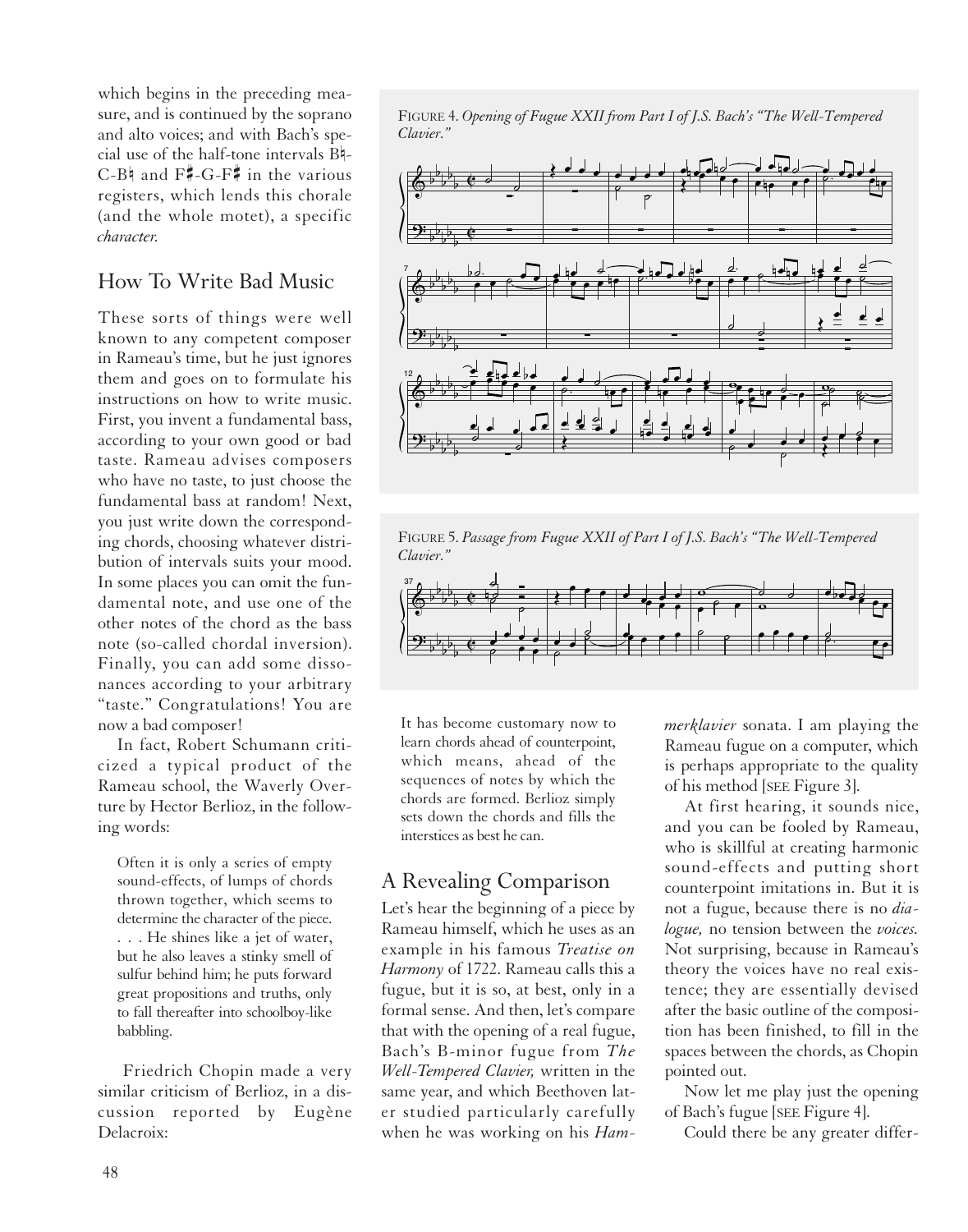FIGURE 6. *Johann Philipp Kirnberger, five exercises on the same chorale melody.*



ence? Bach's fugues are *dramas:* The voices enter like persons in a Shakespeare or Schiller play; each intervention *changes* the process, and the composition drives forward, with enormous pungency, tension, and force, from one crucial conjuncture to the next. This is a typical example of a Keplerian curved space-time, as we shall see at the end of my presentation.

Indeed, Bach's polyphony involves a special sort of harmony, not explicable by Rameau's sort of theory. To emphasize this, I want to play a short passage from later on in the same B-

minor fugue [SEE Figure 5].

This passage is completely anomalous to either Rameau's theory, or the rules of textbook counterpoint. Looked at abstractly or statically, the voices make a jarring series of dissonances, without formal resolution. But we do not hear their motion as dissonant! The reason it works, cannot be deduced from the notes *per se,* but lies in the *intelligible idea* which is guiding the voices. That is why they seem to progress without difficulty toward their respective destinations, like planets travelling along a set of least-action harmonic "orbits," mov-

ing in a special curved space-time, which has been created by the composer in the mind of the listener, not by some fixed *a priori* rules. As a result, Bach is constantly able to do "impossible" things, breaking the rules in a truthful way. In fact, Bach's student Kirnberger reported:

The great, late J. Seb. Bach used to say: It must be possible to do everything; he never wanted to hear that something was impossible.

### Bach's Platonic Polyphony

Now, the key to Bach's special use of harmony, is the way each voice *changes* the way each other voice is heard. Let me do a very simple pedagogical demonstration of this, which was made by Bach's student Kirnberger [SEE Figure 6]. He took the opening phrases of a very simple chorale melody: "Ach Gott und Herr, wie gross und schwer sind mein' begangne Sünden," and wrote 26 different bass lines to it, each bringing out a different *sense* and coloring in the original melody. In doing so, Kirnberger emphasized the conception of harmony, not as a matter of chords, but as a means of *contrapuntal development.* We will just do five of them to give you an idea of this. (Note that this is not intended to be a real piece of music, but only a laboratory demonstration.)

Naturally we can also start with a bass voice, and, by adding different soprano voices, *transform* the meaning of the bass. Thus a real dialogue and drama between the voices becomes possible. Listen, from this standpoint, to the opening of the fifth fugue of Bach's *The Art of the Fugue,* in which the dialogue is especially clear. In this fugue the subject appears together with its *mirror inversion,* thereby making it possible to generate a new set of cross-voices [SEE Figure 7].

A useful reflection of Bach's con-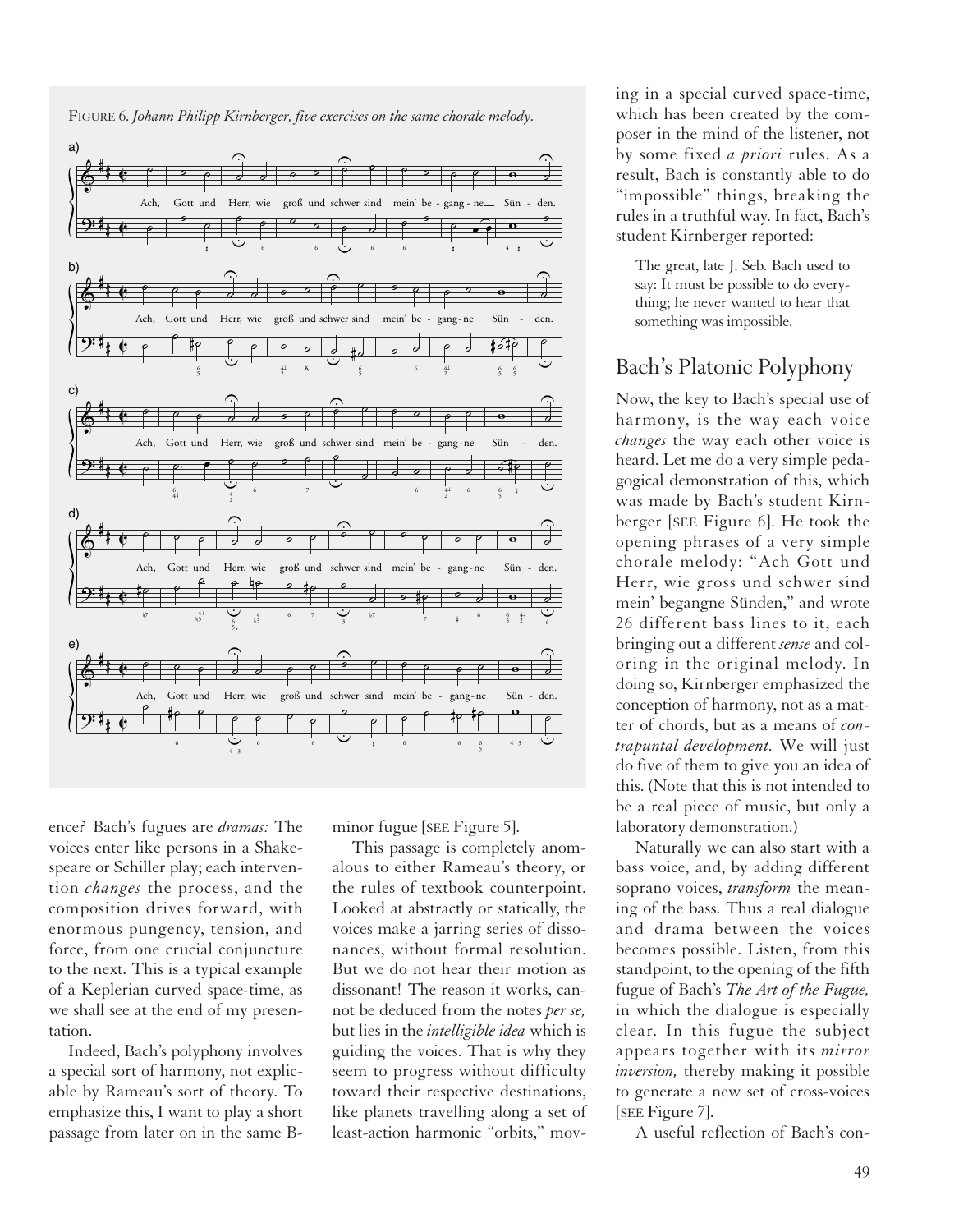ception is contained in the first (and I think, best) biography of Bach, written by the music director of Göttingen University, Nikolaus Forkel, based on discussions and correspondence with Carl Philipp Emanuel Bach, Kirnberger, and others of J.S. Bach's students. Forkel characterized Bach's use of harmony in the following way:

He considered music entirely as a language, and a composer as a poet. . . . [But] so long as the language of music has only simple melodies, or only successive connection of musical tones, it must still be considered poor. . . . Very different is the case, when two melodies are so interwoven with each other that they, as it were, converse together, like two persons of the same rank and equally well informed. . . . This sort of union of two melodies gives rise to new combinations of tones and consequently to an increase in the variety of musical expressions. When more voices are added, and interwoven with each in the same free and independent manner, the wealth of musical expression increases still further. . . . Harmony must thus be understood not simply as the accompaniment of a simple melody, but as a real means to increase . . . the wealth of our musical language.

Here Forkel is explaining what has since become known as the "cross-voice" principle: New musical ideas are generated, so-to-speak, *between* the voices. So it is, also, in a dialogue of Plato, or a drama of Aeschylus, Shakespeare, or Schiller.

#### Truth in Music

So much for the musical examples. You will hear more tonight in the concert and tomorrow morning in the panel on Bach. But now I want to start some trouble. In pursuing the diametrical opposition between the methods of Rameau and his followers (the Romantic school) and Bach,





we have arrived at a point which is very upsetting to many people.

**A:** Wait a minute! You and Forkel talk about a musical language, a dialogue, and so forth. But, what is the dialogue about? What are the voices in a Bach fugue *saying* to each other? Can you express it in words?

**B:** No.

**A:** Aha, it is a different sort of information.

**B:** No. Not information.

**A:** Some message coded in symbolic form?

**B:** No!

**A:** Then you are talking about *feelings.* The voices are expressing pure feelings.

**B:** No!

**A:** Then, surely you do not really mean to say that the voices in Bach's fugues are making an actual dialogue. Surely Bach is just *imitating* a conversation, just like some composers imitate birds or scenes in nature in their compositions.

**B:** No. It *is* a dialogue. Classical polyphony is a real language, and the compositions of Bach and his school, up to Brahms, have a definite *meaning.*

**A:** I think you are interpreting too much into the intentions of composers. After all, art is purely subjective, and creativity is something mystical. Especially when you get to Brahms, which is the Romantic period.

**B:** No, nonsense! Brahms was a passionate anti-Romantic, like all the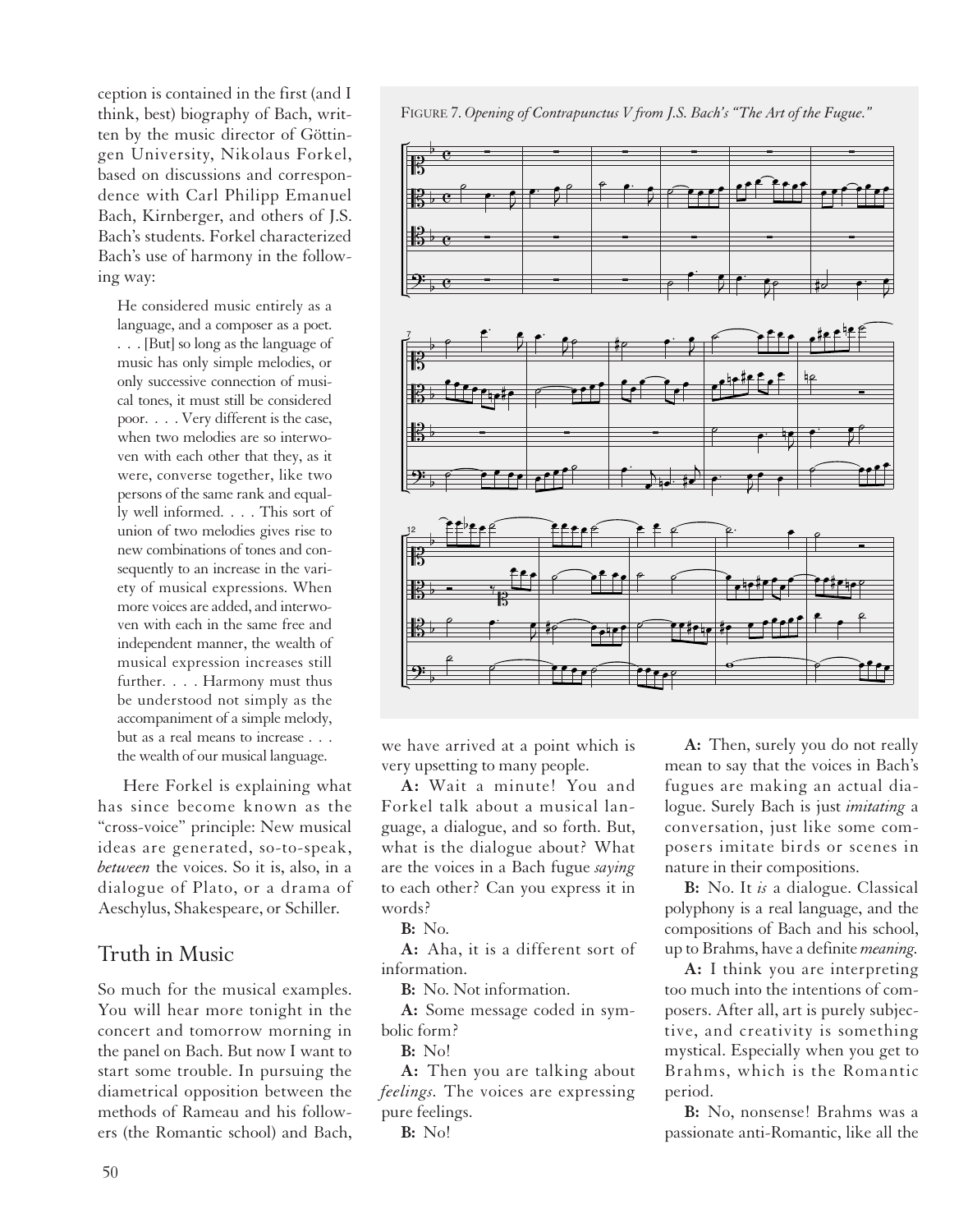great composers of the Bach school. Just read the book his student Jenner wrote on how Brahms taught him. Brahms was a fanatic on rigor. For example, when Brahms and Jenner were discussing the problems of writing variations on a theme. Brahms advised Jenner: "The fewer variations the better; but then they must say everything that is to be said."

From this and a thousand similar remarks, it is absolutely clear, that when Bach, Mozart, Beethoven, or Brahms wrote a piece of music, they knew *exactly* what they wanted to say.

**A:** So we are back to my original question. What is the *meaning* of a Bach fugue? I listen to it again and again and look at the score, but I can't figure it out.

**B:** The problem is, you are looking in the wrong place. The meaning is *not* in the notes.

**A:** What? If the meaning is not in the notes, where is it then?

**B:** In your *mind.* If you have listened to a piece and it was performed properly, then the *idea* Bach is expressing with the help of the dialogue, has already been generated inside your *mind.*

**A:** That is absurd! If the idea were already in my mind, I would not be asking *you* for it!

**B:** It *is* in your mind, but you don't recognize it, because you are looking for a literal sort of meaning or interpretation. But the meaning is a *thought-object,* which Forkel and Kirnberger, for example, had in mind when they talked about the *character* of a composition, and which derives from the particular method or hypothesis which Bach chooses in generating and resolving the *paradoxes* in the musical dialogue. In fact, not only is Bach expressing musical ideas, but his compositions are also *true.*

**A:** This is too much for me. How



*Johannes Kepler*

can you claim that a musical composition expresses truth, if you can't even tell me what it is saying? After all, "truth" means to be in agreement with the *facts.*

**B:** But what about a *thinking process?* Cannot a thinking process be either truthful or fallacious? Regardless of so-called facts?

**A:** Give me an example.

**B:** Well, for example, you would agree that the world is in the midst of a gigantic economic, financial, political, and moral crisis?

**A:** Yes, that is why I am here.

**B:** But, what about your friends and neighbors, who have the same facts as you, but don't see any big crisis at all? You see the destruction of the economy, and they see prosperity and growth. What is the reason for that?

**A:** Something is wrong with their heads.

**B:** Exactly! Their thinking processes are not *truthful.* That is exactly what Confucius could tell, just by listening to today's popular music. In the same way, the compositions of Rameau are false, they are a facade; whereas Bach's compositions represent truthful thinking.

#### Bach and Kepler

**A:** But now something else bothers me. You pointed out that Bach's composition does not follow formal rules, of the sort that Rameau and others tried to define. In fact, Bach constantly breaks the rules. But apart from agreement with facts or with formal logical or other rules, how can you *know* whether Bach's or anyone's thinking processes are truthful? Aren't you opening up the door to purely subjective opinions?

**B:** Well, the question of truthfulness cannot be addressed simply within music *per se.* Ultimately, it is a matter of physics, or more precisely, of man's active relationship to the universe as a whole. What processes of the mind lead to an increasing power of mankind, *per capita,* over the physical universe? To the extent we can identify, in our own minds, the characteristic of such creative processes of generation, assimilation, and application of valid scientific discoveries, we can know the truthfulness of our own mental processes. At the same time, by knowing creative Reason, we can know the principle of creation itself, in the only way we could possibly know it! This is why the development of music, since the very beginning of human culture, has been inseparable from *astronomy.*

**A:** Astronomy?

**B:** In fact, there is no doubt that Johann Sebastian Bach's anti-Rameauvian revolution in music, was based directly on the work of Johannes Kepler—exactly the same work which led to the subsequent development of an anti-Euclidean physical geometry by Leibniz, Kästner, Gauss, and Riemann.

**A:** What could Bach's compositional method have to do with anti-Euclidean geometry?

**B:** Everything. In fact, Andreas Werckmeister, probably one of the greatest influences on the young J.S.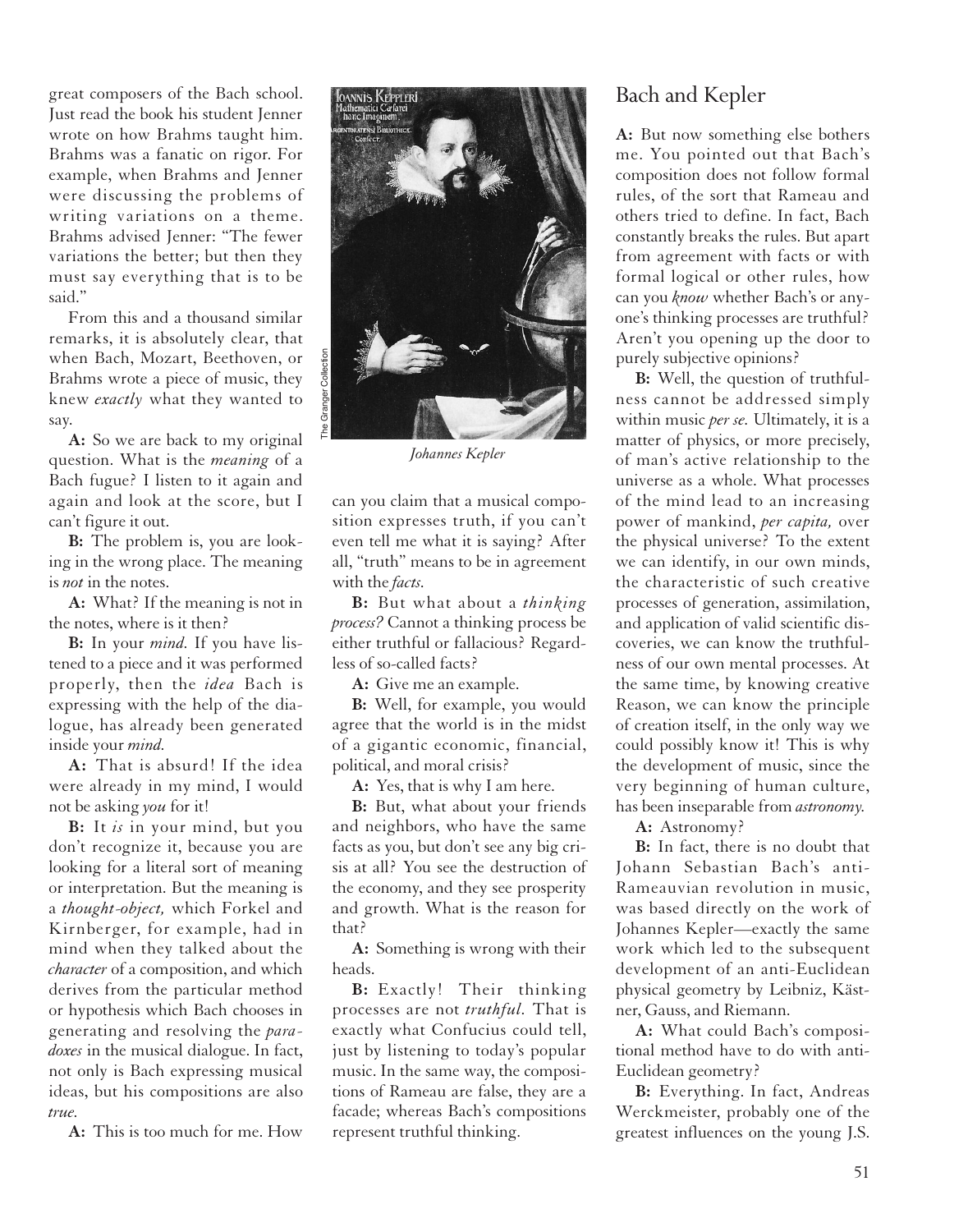Bach, explicitly stated that it was Johannes Kepler who provided the astronomical proof for the well-tempered system of vocal polyphony. Werckmeister wrote extensively about this, particularly in a remarkable book entitled *Musikalisches Paradoxon-Discours* (*Discourse on Musical Paradox*), in 1707. So, we can be quite sure that Bach's 1722 *Well-Tempered Clavier* is a musical elaboration and celebration of Kepler's astronomical discoveries.

Incidentally, Abraham Kästner, the teacher who brought the key issues of anti-Euclidean geometry and the work of Kepler to the attention of the young Carl Gauss in Göttingen, came from Leipzig, where he taught at the university at the same time that J.S. Bach was the main musical figure in the city. A fellow teacher at the Leipzig Thomasschule together with Bach, Johann Winkler, organized the revolutionary experiments on electricity, which made Winkler famous as the "German Benjamin Franklin." Winkler also performed in Bach's cantatas. So, we can be sure that all of these matters were being discussed in Bach's Leipzig circles in the last fifteen years of Bach's life.

**A:** I still don't really see the connection with music.

**B:** Very simple. First, you should remember that the conception of a *curved* physical space-time is very old. It begins already with the discovery, made by the earliest astronomers of prehistoric times, that our naive sense-perception distorts the universe in a very specific way, leading to the false appearance that the world consists of a collection of discrete objects of an infinitely extended space, or that the elementary form of action is straight-line motion. On the contrary, the ancient astronomers knew that the geometry of the world is not *flat* in that way, but rather essentially *spherical;* and that this is reflected in the discovery



*Kepler's determination of the harmonic ordering of the solar system, from his 'New Astronomy.'*

of a growing array of astronomical *cycles* governing the motion of the planets and other phenomena. This led into the study of *harmonic proportions* of the heavens and of living organisms, as reported in Plato's *Timaeus;* and the notion, that our universe is *harmonically ordered* as a totality. That is the first form of anti-Euclidean geometry—that is, a geometry which is not based on deductive axioms, but on the discovery of *physical principles.*

**A:** Aha. So Bach's polyphony is based on this notion of a curved universe, as opposed to the flat thinking of Rameau and his followers.

**B:** Exactly. But there is more: You have Kepler coming along beginning in the 1590's, and reworking the

whole question; as a first step, Kepler had to eliminate the corrupting influence of Ptolemy's formalist methods (the so-called epicycle method), which had blocked fundamental progress in astronomy for 1,500 years, since the Roman Empire's suppression of Plato.

**A:** So Rameau was really a successor of Ptolemy.

**B:** Absolutely. Just like the "information theory" freaks today, who are practicing pure Ptolemicism.

**A:** So, what did Kepler accomplish?

**B:** Briefly, in his first work, *Mysterium Cosmographicum,* Kepler developed a much-improved form of the Platonic hypothesis, that our solar system is pervasively *shaped,* in all its features, by a *unique principle*—a *physical* principle which is reflected, in visual-geometric terms, in the existence of exactly five regular solids in visual space, all of which are derived from a single one (the dodecahedron) in the manner Leonardo da Vinci's teacher Luca Pacioli demonstrated in his book on *The Divine Proportion.*

Kepler drew two very crucial conclusions: First, that the *origin* of the harmonic proportions, found in the forms of living organisms, the motions of the planets as well as in musical system, does not lie in selfevident properties of whole numbers (as the cabbalist Fludd tried to claim), but rather in an underlying *physical-geometry* of the universe as a whole. Second, the pervasive presence of the Golden-Mean-related harmonic proportions in the solar system—proportions otherwise found only in living processes and their products—suggests that the solar system had to be seen, not as a fixed entity, but as an *evolving process.*

**A:** Aha!

**B:** It was from this standpoint, informed particularly by the work of Nicolaus of Cusa, that Kepler turned to examine the discrepancies in the